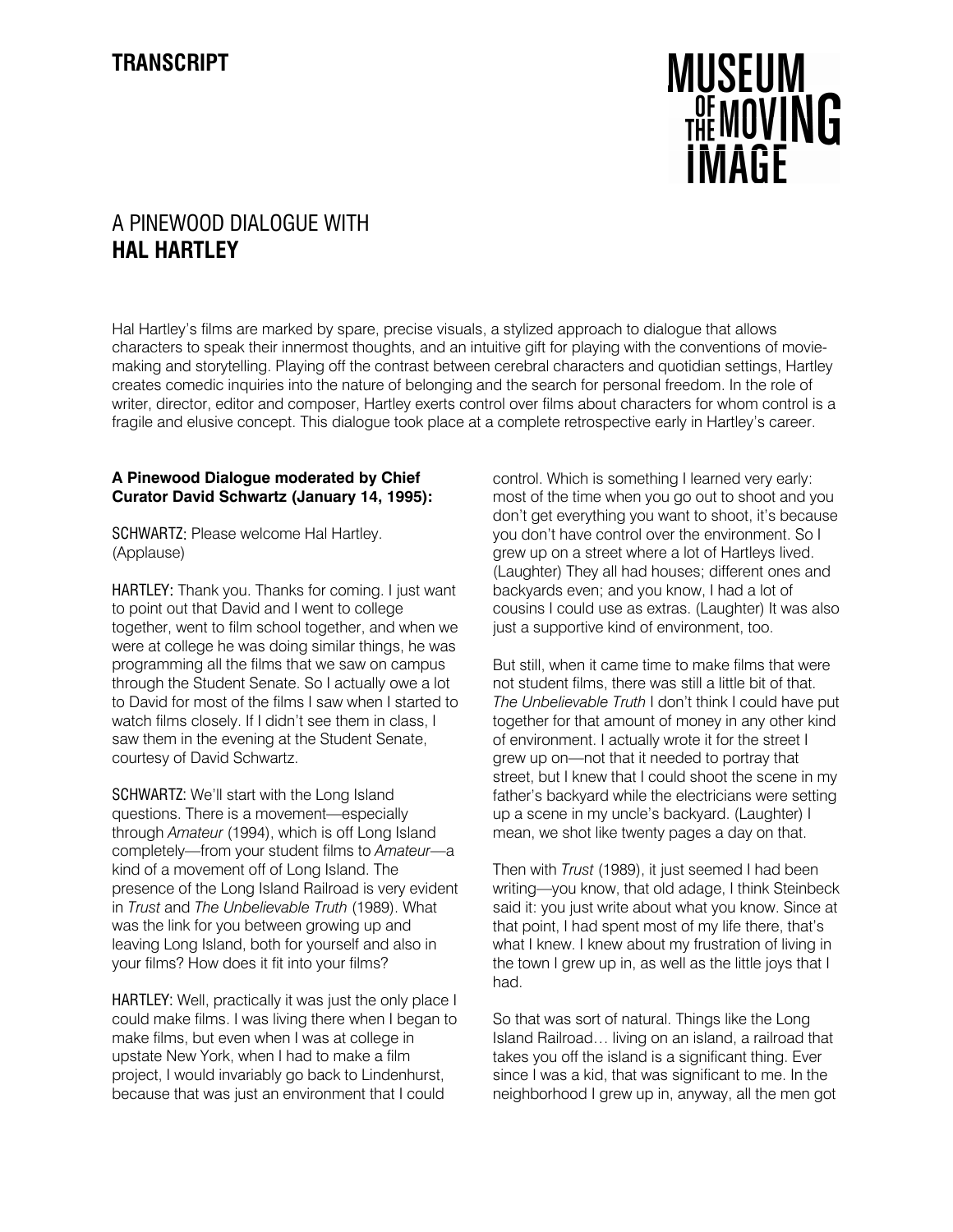on that train in the morning and went to New York City to work, and then they came back in the evening. All us kids and housewives stayed. As a seven-year-old, that was significant to me. I wondered, "Where do they go?" (Laughter)

As I got older, it was more important because I began to understand that that railroad wasn't just a way off *this* island, but to *other* railroads that would take you to *other* places. It was the way off in the most concrete of terms. And so I've always used it that way. I've always used the Long Island Railroad as a symbol. And they keep chasing me off the platform every time. I've never yet gotten a permit to shoot, and they always send the police! (Laughter)

SCHWARTZ: You made *Simple Men*(1992)set on Long Island, but shot in Texas. What was it like artistically, being able to recreate a world from scratch? Not actually being on Long Island, but setting a film there?

HARTLEY: Well, it wasn't that hard, really. We have to face facts. Long Island looks just like every place else in the world (Laughter) at least in America. A suburb here and a suburb two hours outside of Houston, Texas, look exactly the same. And it's flat. I had known from traveling in Texas before that it was flat like much of Long Island is flat. And the foliage is pretty much the same. So when it became an issue that I wasn't going to be able to shoot *Simple Men* in New York, I figured, "Let's go to Texas."

I didn't have to work as quickly in Texas, and the light, the daylight, is a lot longer in Texas maybe because it's further South, it was that particular time of the year. But for me, it's the film of mine that's the most "nature film." It's bucolic. It's a pastoral. I remember, you know, more than the other films, looking at the landscape a lot. Even watching it today, I haven't seen this in about two years, but it seemed that shot of Dennis coming up the street towards the place where he sees Elena that's not the kind of shot you see in my films much. You know, it shows a lot. (Laughter) It shows it deep and it shows it wide, without putting up a wide angle lens; it's still 50mm. But it shows a lot of the landscape, and a combination of circumstance and inclination with the earlier films kept me from doing that.

SCHWARTZ: To go back to *The Unbelievable Truth*  for a minute—because this was your transitional film out of school and it continued, in some ways, what you were doing in your filmmaking at [SUNY] Purchase. Just how were you able to get it made? How were you able to get that project off the ground? And then kind of a second, tangential question: Do you think about what would happen if you had never made that, and where you would have wound up? (Laughter)

HARTLEY: Well, if I hadn't made *The Unbelievable Truth*, I probably just would have made some other film—because one thing that's clear to me now is that I was put on this Earth to make films. I've never done anything so consistently.

There was a time when I wasn't that sure if filmmaking was what I should be doing. I'd been making a lot of short films, and *The Unbelievable Truth* was something that I had planned to do in 16mm—feature length but 16mm—for \$20,000. My employer at the time, who was going to co-sign a loan I was taking out, suggested that I try to do another budget for the same project that would let me do it in 35mm, so that it would be a viable commercial product. And I did, and that came out to about \$60,000, and then he got the money. He just put up the money; his company had some money and they invested it. So if that didn't happen, I probably just would have made *The Unbelievable Truth* in 16mm, first of all—which has actually become a lot more popular with first-time filmmakers now, which is good. A 16mm featurelength film is no longer a complete non-entity as far as commercial product, which is good. It's encouraging.

SCHWARTZ: When you're in film school, you take for granted that you make your own films as a type of personal expression. [SUNY] Purchase was definitely a school where nobody was making "calling-card" films, nobody was making the kinds of films that would land them in Hollywood. But to be able to continue doing that, making films that continue your personal themes and ideas—there aren't too many directors who are able to keep doing that. Even filmmakers like Scorsese go back and forth between commercial and personal projects. So, could you talk a bit about how you are able to maintain that?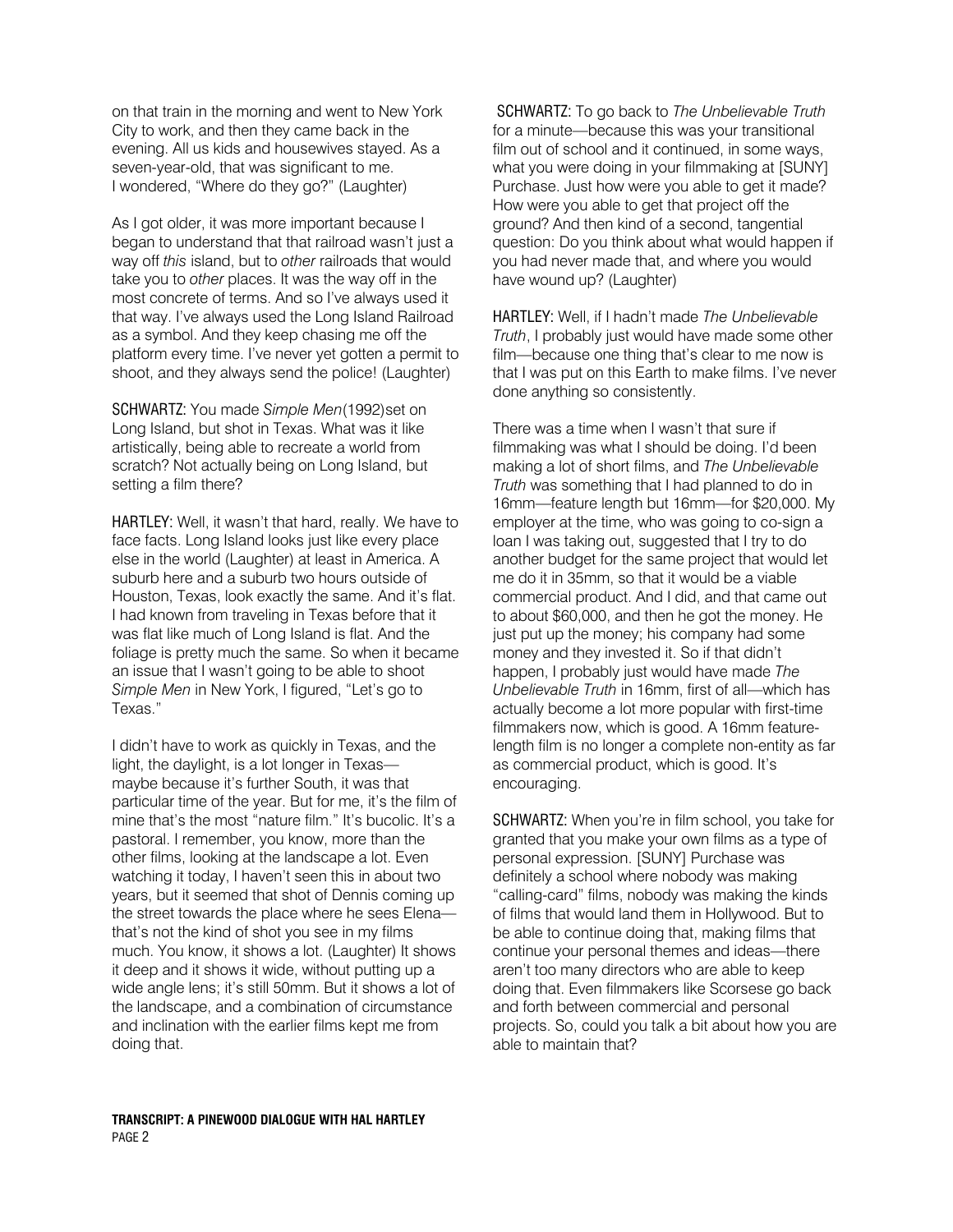HARTLEY: Well, first off, I mean it seems a little miraculous to me at times. (Schwartz laughs) But realistically, I mean, it's just money. I don't make a lot of money. If you don't want a lot of money, people will let you do anything you want. (Laughter) That's not to say that—you know, Martin Scorsese makes a lot of money, and sits in a lot of money. I think his interests are very different, too. But yes, I knew what my interests were and I had to admit that they didn't require a lot of money. So as long as I made reasonably profitable films, with reasonable budgets, it has not been a problem.

That's the dynamic: how much money you need; what do you want to do. Your integrity's over here, as you see it, and then how much money do you want to maintain your integrity? If you want \$40 million to maintain your integrity, people will be a lot slower in coming up with investment. (Laughter)

SCHWARTZ: In some of the scenes we just looked at from *The Unbelievable Truth* and *Trust*, there are very clear statements from the characters, that are kind of philosophical statements. Audrey [in *The Unbelievable Truth*] talks about how life is just deals; the dialogue in *Trust* about love and respect and admiration. You've been able to create a style in writing and directing where these kind of statements can be expressed overtly. It's dangerous to get into that area—the danger of becoming heavy-handed. So I wonder if you could talk about how you're able to find the right tone to express this sort of thing?

HARTLEY: Well, comedy helps. If you want somebody to say something kind of heavy and tothe-point, un-naturalistically, you just figure out a way to have a joke right next to it, or to make it part of a joke that's in the process of being told. A lot of the people will be saying some kind of philosophical crap, and then eventually it'll turn into a really—you know—just a slapstick kind of thing.

I think of speaking as action. I think of people having ideas as action, because actions have consequences and so do ideas, you know. As long as I understand why the character is speaking that way. Sometimes they're being jerks; they're being full of themselves. Sometimes they're being really naive. Other times they're being very sincere. In my experience, watching a character be sincere is probably the most difficult thing for an audience to

## **TRANSCRIPT: A PINEWOOD DIALOGUE WITH HAL HARTLEY**  PAGE 3

watch, to endure. Sincerity is about the hardest thing for any audience to do. (Laughter) That interests me. That's why I think I kind of play around with what sincerity looks like, how it expresses itself.

SCHWARTZ: The characters frequently move back and forth between these kind of lofty ideas and then very earthly concerns. So in the scene...

HARTLEY: Well but you see, that's a way. That's one of the ways to make the highfaultin dialogue acceptable: by somehow grounding it in earthiness and regular, ordinary situations.

SCHWARTZ: So I mean, the seduction scene: Josh in *The Unbelievable Truth* really seduces Audrey by talking about how gears work and...

HARTLEY: Yes, but she's an easy mark. (Laughter) He doesn't have to try too hard to seduce that girl, actually.

SCHWARTZ: In a lot of ways, the women in your film are easier to read—it's easier to get inside their heads—whereas the men in your film tend to be a bit more enigmatic and difficult to read. So I wonder if you could talk about different approaches to men and women characters?

HARTLEY: Yes. Maybe it's because I think the men's motives are so obvious they don't need to be treated in any special way. (Laughter) But I think it's also my fascination with women; that they will be mysterious, and I'm interested in that. It could be argued that my treatment of the characters is uneven, you know. It's heavier on the female characters because I have more questions about the female characters.

I hesitate to just stop there, because something like *Simple Men* really was, for me, a reaction to having dealt in a woman's world, and trying to understand women so much—almost to the exclusion of everything else—in the previous film, *Trust*. And then I said, "Wow, I really want to concentrate on men a little bit here." I think the way you ask questions about something that you think you understand a lot more is different. The kinds of questions you ask will be different. This ultimately leads us to the point that you've made, which I think is that the women seem more… Well, you said the men seem more enigmatic. I think the women seem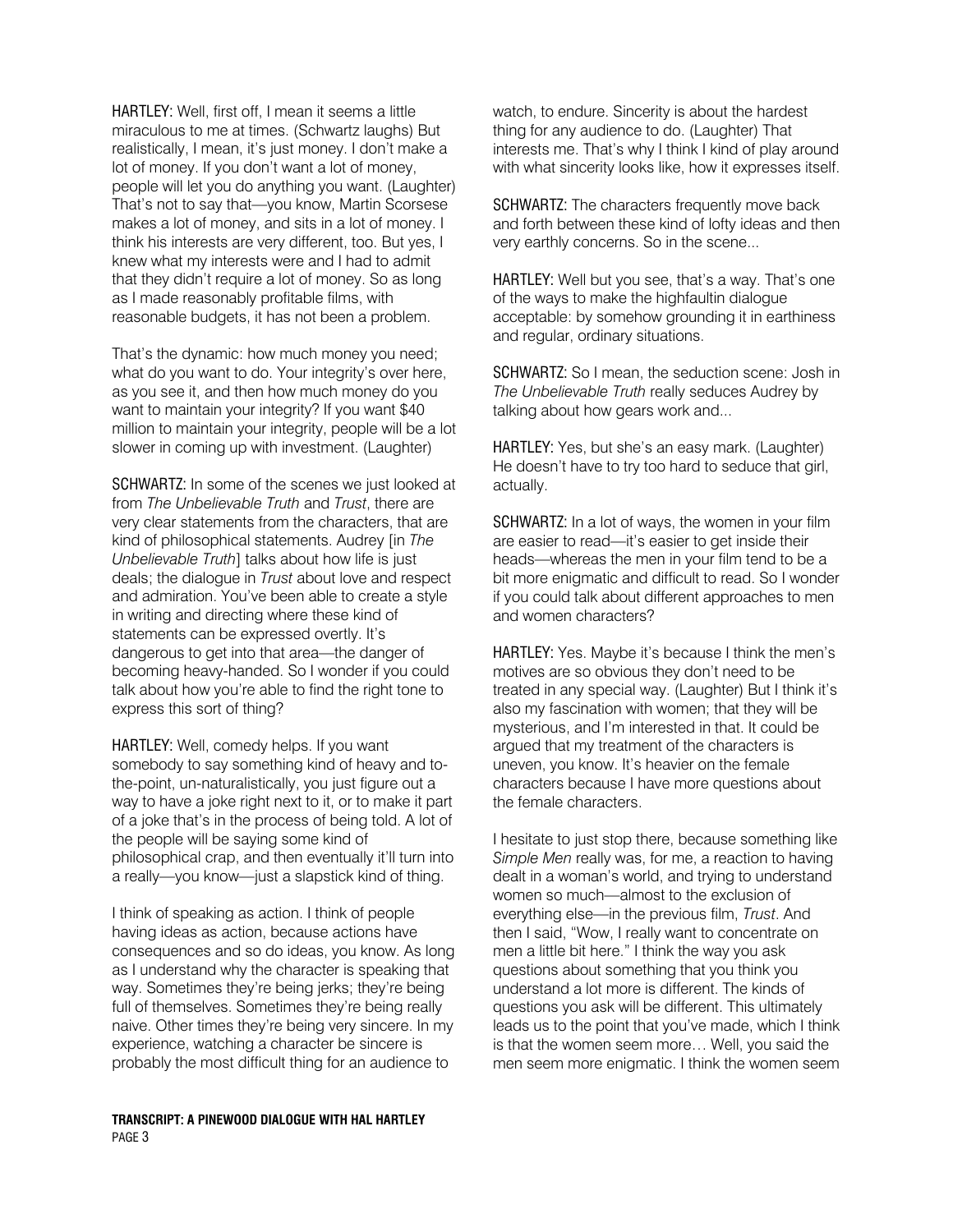more mysterious, even if I do get into their heads… Well, maybe they don't; we'll ask people later. (Laughter) To me they do. That's why I write about them: I have to see if I cause any kind of illumination.

SCHWARTZ: (Laughs) The characters in your films always seem to be trying to control their lives; to come up with ways to control things; control destiny. They're always making deals. Audrey is always making deals; and characters are always, in all your films, making some sort of deals. But at the same time there's a lot of kind of chance occurrences, and things that just come totally out of left field. How much control do you think your characters really do have?

HARTLEY: Well, I think they *only* have control, really. It's just when do they realize it? I think they have control over their lives more than... you know, it's not just destiny; it's not just chance. But recognizing that you do have control and doing something about it is usually what I try to move the stories towards. The characters may flounder around a bit getting into trouble of one kind or another before they realize it. Yes, I think they have a lot of control—given that I also don't believe that there's any real freedom. They may be looking for freedom; it's just a wrong approach. You know, we're not free. We're constricted by... That's why deals, I think, are such a useful tool for me: because they illustrate the way in which you don't get anything for nothing. You can't have something for nothing. To me, that's just the most obvious example of a lack of freedom, fundamentally.

SCHWARTZ: A lot of the constriction that your characters feel has to do with the work that they do. There's a real interest in people; what kind of jobs people take; and there's a sense that the kind of nine-to-five job is very constricting. Martin Donovan's character in *Trust* could never work nine-to-five without blowing up the building. In terms of these ideas about control and people deciding what they want to do—how much does this tie in to your ideas about work, and the jobs that people have?

HARTLEY: Well, I don't think it has so much to do with nine-to-five. I mean, I know plenty of people who work nine-to-five. I even, myself, tried to work nine-to-five. The point is that doing work that you

**TRANSCRIPT: A PINEWOOD DIALOGUE WITH HAL HARTLEY**  PAGE 4

don't love diminishes you. And you know, you can get around that any way you want: lie to yourself or whatever, or go out and find yourself a job that, in one way or another, doesn't diminish you. The choice of how we intend to spend the moments of our life is important. It seems really simple, I guess, but if I chose to be a hit man, or if I chose to be a drug dealer, or if I chose to be a priest, it expresses [my] connection to the world. I mean, I know most people don't think this way about employment… (Laughter)

SCHWARTZ: There seems to always be a struggle to find that right place. I mean, you have characters who have this...

HARTLEY: Oh, it certainly is a struggle. That's what I meant before, about there [being] no freedom. And certainly it's a struggle. What does Fritz Lang say in *Contempt* (1963)? "To live is to suffer; to live is to struggle." I mean, you can't get around it. But I do think the only freedom we do have is the freedom of choosing what particular struggle we're going to engage in. Is it any easier to strive to be a poet today, writing really flowery poetry (or something like that) that nobody reads, and insisting on that, than it is to try to become a fighter pilot? You know, it's hard. If you want to do it and you want to do it your way, it's going to be difficult.

SCHWARTZ: Often you have characters who seem to be in these dichotomous jobs. I mean, you have a nun who had been once a nymphomaniac; you have philosopher mechanics; you have people who seem split in two different directions; radical terrorist short stop... (Laughter)

HARTLEY: Yes, well everybody's looking for the inbetween jobs. (Laughter) Well, those people are on the margins. You know, they're probably at that moment probably where they're deciding, "No, I can't keep doing this, I have to do that." I think that's when they're in a crisis. People are more interesting when they're in a crisis. You never see movies about people who are completely content, who have no wants, you know. (Laughter)

SCHWARTZ: Speaking of malcontents, I want to ask about Martin Donovan. (Hartley laughs) You tend to work with the same people over and over, and he's someone who seemed to become an alter ego, starting with your second film. I know you said that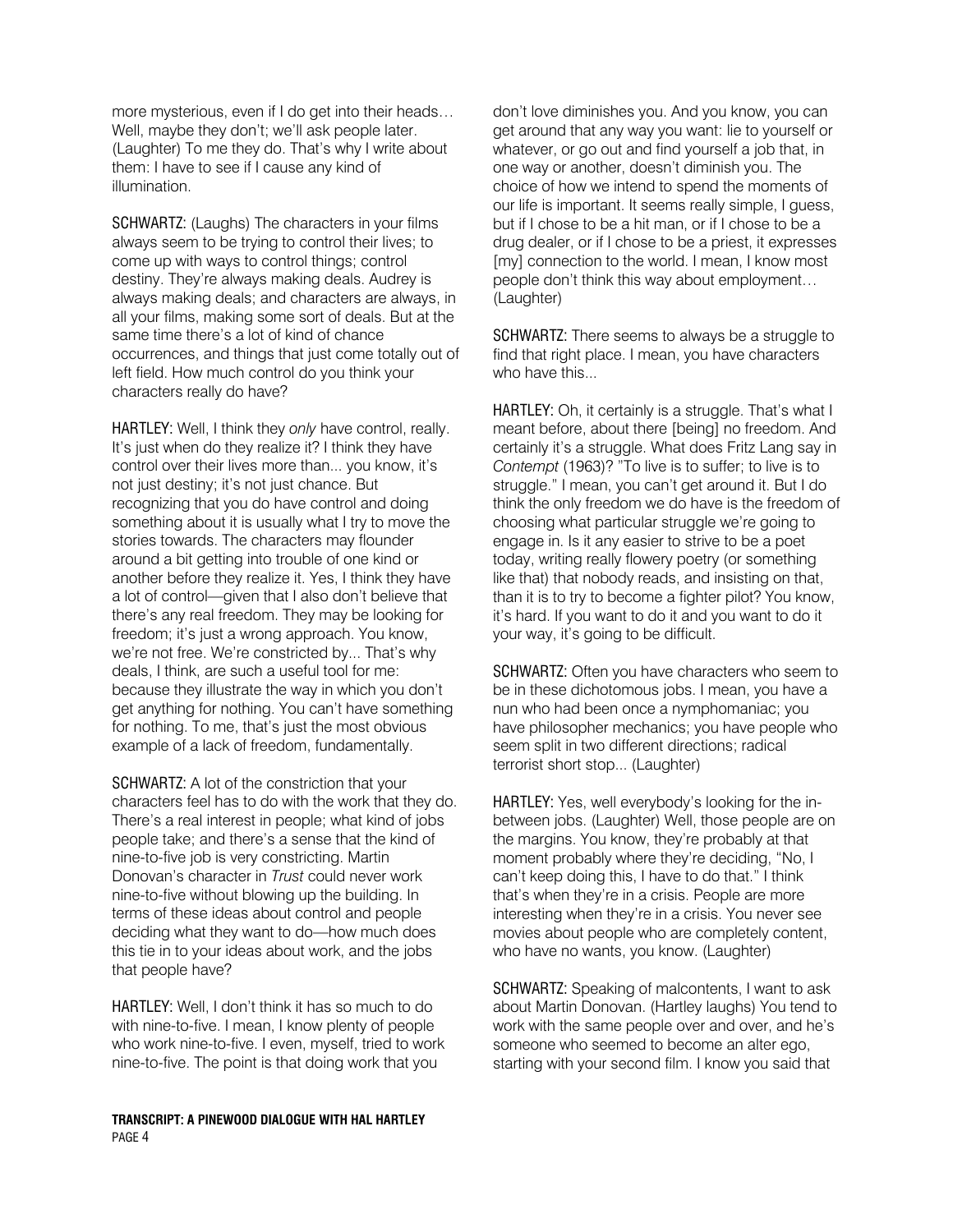*Amateur* might be the last film you do with him for a while, but he seems to be really perfect in your films: his kind of straightforward, deadpan approach on the outside, but a lot going on under the surface. Can you talk about how you started with him, and how you found him?

HARTLEY: Well, it was just through casting. I'd seen a play that he was in at Cucaracha Theatre Company, which is a theater company down in Tribeca. I thought he was pretty good. I thought it was very probable that he could work with me well. I talked to him and it was still a year before I had him come in and read for [the role of] Matthew [in *Trust*]. I think what drew me to him was that I recognized a common rage that's suppressed, and common ways of suppressing it. You know, Martin is a very kind, quiet person. But when he wants to be enraged, and the way he'll talk about rage is exciting! (Laughter) When we made *Trust* we recognized that we had that in common.

It's funny because a lot of the times it's mystery about the actor that keeps me wanting to work with them. It's not just comfort—because really, Martin is not a comfortable person to work with. He's very demanding. He's extremely self-critical. He's really—he's a great actor; it's not easy to work with him, though. Again, but we choose to struggle that way rather than get somebody who'd just fit in nice and easy, and not give me a hard time. (Laughter) Yes, and he does. I like watching Martin on the screen. He expresses mysterious rage that I feel, and yet am not qualified to act out.

SCHWARTZ: In *Amateur* he plays a character with amnesia. In all of the previous three features, characters are always trying to escape their pasts. Usually it has to do with their parents; they're trying to escape their parents or some secret in the past. Could you talk about this; how this comes to play in dramas? I mean, films are always trying to move forward, and narrative is always stuck in the present and future, but how [does] the past come into play?

HARTLEY: Well, first of all, we don't have a character unless we know our past. Just think, how would you know you're David Schwartz if you didn't remember your past? So I think those questions of... what did you say about the earlier films?

SCHWARTZ: Well, that they all have characters who are trying to either escape their parents, or are trying to escape the past.

HARTLEY: Yes, they're trying to escape their parents. It sort of led naturally to this. Because Martin and I had done—up through *Simple Men* and some work after that—some of my favorite characters, and some of my favorite work with an actor. But we were getting sick of working with each other, I think, a little bit. (Laughs) You know, just ambitious to work in other ways—on his part a lot more than on mine. So I said, "Okay, let's make one more film because I want to do something really difficult. Let's start with this premise. You play somebody who has amnesia. You have no past." Because, you see, this is the thing that most actors will do when they're developing a character, and you have to give them this: they'll go home and they'll make up a whole past history of the character, and it's the soil out of which they start forming their character. So it was a little like gym class! (Schwartz laughs) I said, "All right, no past. Let's start from scratch. See what you can do." And it was hard, and it was very vulnerable too, I think, for Martin. Because every single tiny decision that Martin makes as an actor in the confines of the film contributes to his building of his character. He has no past to draw on, so he can only draw on his experience: what he sees, what he hears. So it is a really challenging way to do it.

SCHWARTZ: The major areas of authorship in film are writing, and then directing, composing music, and editing, of course. And since you really control all these areas in your films, I just wanted to ask which you think are the most important, or how you feel about these different stages? Hitchcock is somebody who said that the film is basically over once it's written. So, in terms of writing, directing and composing…?

HARTLEY: Well, I try not to distinguish. You know, I try to just think of the writing, the directing, and the editing as all the same process. It's all making a film—and the composition too, the music composition, which I consider part of the editing. You know no single part of it should be autonomous. The script isn't literature. It's a blueprint for the painting that you're going to do.

SCHWARTZ: In all these areas there's always, especially in your work, a distillation process, and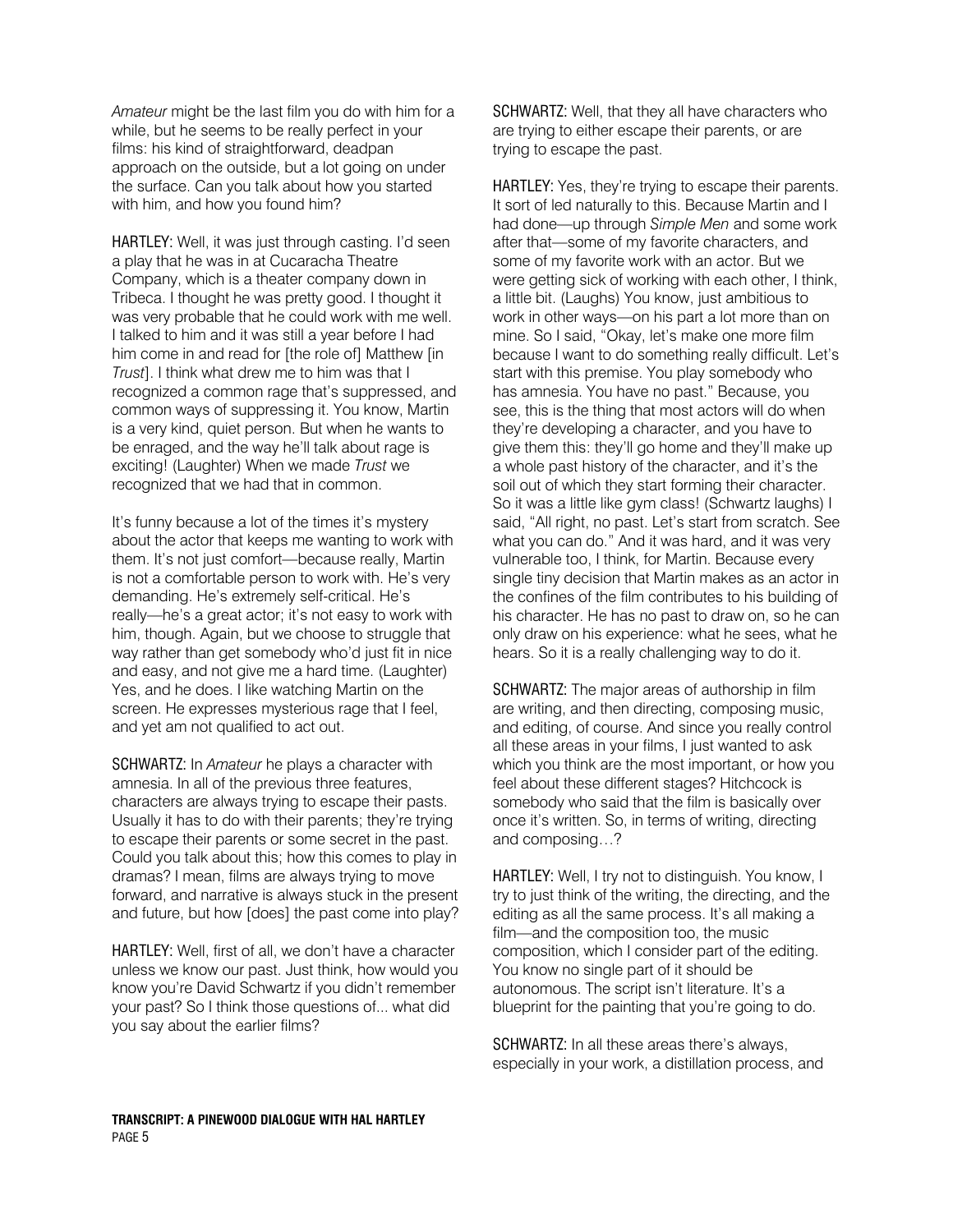an attempt to get to the core of things, the essentials. Your screenplays are incredibly lean in every aspect of these areas. So can you talk about what this process is like? I mean, after seeing *Simple Men*, you talked about all of the things you had cut out of the film along the way.

HARTLEY: Yes, well I think the screenplays appear a lot leaner as they're published because that's the "as produced" screenplay. I do cut a lot out. I don't know, it's just the exercise of taste and sensibility. I have certain aesthetic prejudices. It's like composing music. You just hear something and it doesn't … there are too many notes in this phrase; and there are too many words in this interchange. For me, I just try to get rid of everything that doesn't contribute. What I'm trying to contribute to is different from scene to scene, as well.

SCHWARTZ: Do you have the feeling that there's only one right way to do a scene? There are directors, like Bresson certainly, or Lubitsch, or Hitchcock, where you feel like there's only one possible place to put the camera, one possible way to cut the film. On the other hand there are directors, like Altman, who seem to be catching life as it goes on.

HARTLEY: No, I don't think there's—I mean, it just depends on the person. I do believe that each person, if they work enough and are conscientious about it, and honest, will admit after a certain point that they like to see things in a particular way. They like to show things in a particular way.

Right now, I feel like I know how I like to see things, but I did in college too, and [now] it's totally different. So you change. I don't think there's one right way, because most of the time I think what makes a scene interesting is a combination of what's being said, what's being done, and the interpretation. More and more it's interpretation of things that is interesting to me. Subject matter, what the story is about, isn't really that interesting to me anymore. I'm interested in how certain subject matter, whatever it is, is interpreted.

That's what I like about the short projects. They were just handed to me. They just said—they didn't give me a script—they just said, "Make something about New York. It's got to be ten minutes long in video."

SCHWARTZ: There's a real balance in your films between a very close observation of life and how people act, and how they behave—and the fiction side, which is that people do things and say things in your films that are very "movie-like," that they wouldn't do in life. So what does "true fiction," the name of your production company, mean to you?

HARTLEY: The term "true fiction" is something I wrote down when I was at Purchase. At a particular time at Purchase I was really knee deep in [director] Wim Wenders; [SUNY Purchase film professor, director, and editor] Aram A. Avakian; and John Gardner, the novelist. All three of them, from different perspectives, were talking about the same thing: fiction.

Wenders had said in an interview about *Paris, Texas* (1984) that he found it dishonest to write the end of the movie, because how would he know, really, what the end of the movie would be? Sure, he's got a general idea of the situation and even the characters, but those characters are going to be played by real human beings. Over the course of time, you really discover that the character's no longer just a character, but an amalgam of a character as written and the actor. And that has got to be able to change your interpretation at the end. I like that. I like that kind of talk. Because I mean, it means he takes—as I try to take—fiction very seriously, because it's a way of being attentive to the world.

John Gardner was talking about the same thing. He said that there comes a point when making a fiction—I'm paraphrasing him now—but the making fiction becomes an exercise in humility. There comes a point that even though you've started the situation, you've invented some characters, but every step those characters take define that character and the more steps they take, the less control you have over what's really going to happen. I mean, if you really want to be honest, and make fiction that's grounded in character, and is interested in taking a look and asking some hard questions about what people are really like.

So he said this humility thing. And Wenders had talked about honesty. And Aram talked all the time about lying, in class. You'd look at a picture you made last weekend and you're showing. And you cut into the film and he says, "That's bullshit. You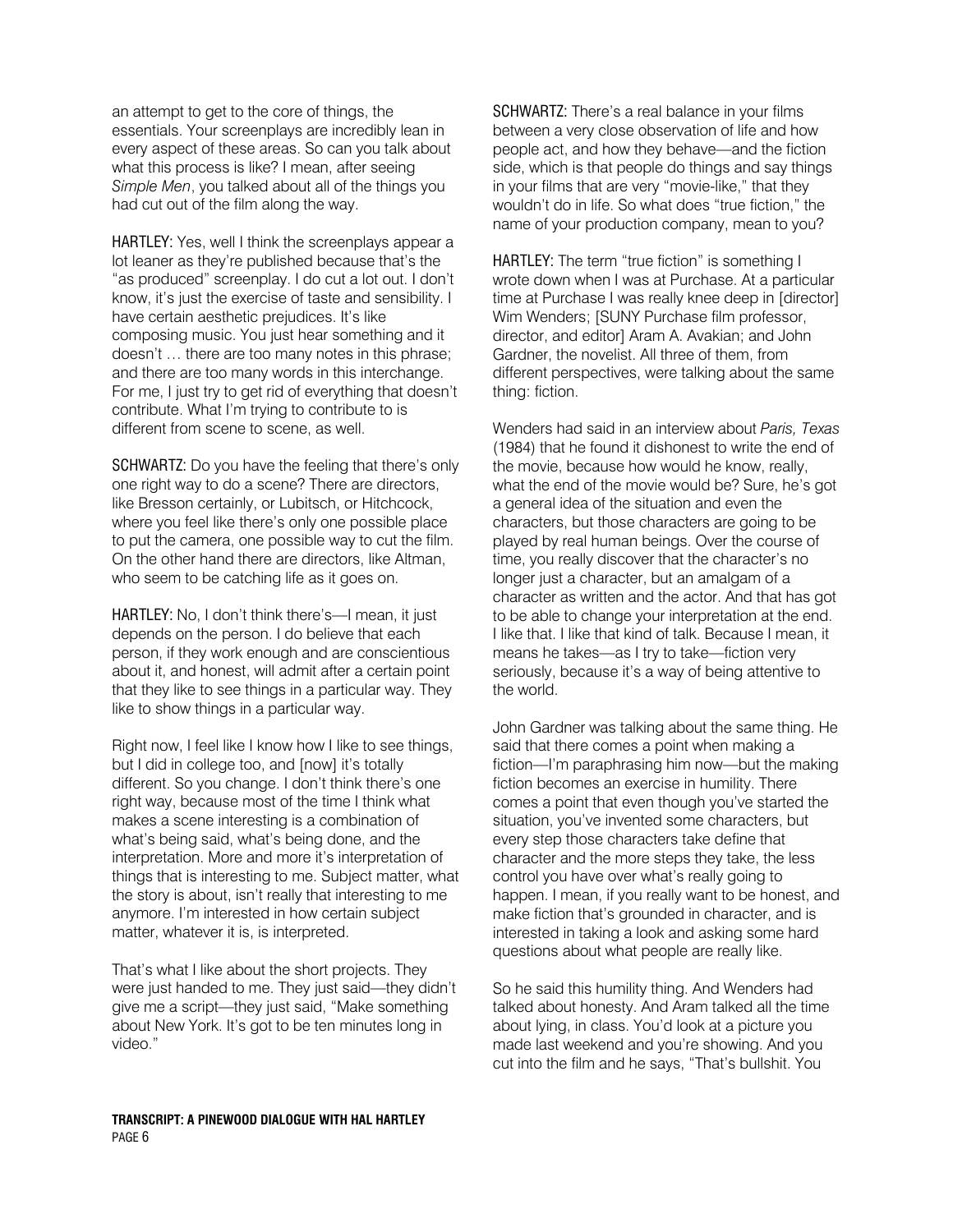don't believe that at all. You're just trying to finish this film. You're just trying to make this have a nice ending because you have this preconceived idea about what the film is and how it should end. But nothing that's happened in the first twenty minutes of your half hour film would lead me, as open minded as I am,"—I'm speaking as Aram Avakian right now—"would lead me to believe that these characters would resolve the situation this way." So, you had to be true. And that's where "true fiction" comes from.

SCHWARTZ: As you once said, "true fiction" could also be called "real bullshit."

HARTLEY: Yes, yes. (Laughter) And it is, very often.

SCHWARTZ: If we can bring up the house lights a bit, let's take some questions from the audience.

AUDIENCE MEMBER: As someone who makes short films, I wonder if you could talk about the controversy at the Academy Awards last year?

HARTLEY: (Repeats audience question) He's asking as a person who continues to make short films, what was my reaction to the controversy at the Academy Awards last year when there was some question of abolishing the short film category? Yes, I think that's just stupid. (Laughter) Although I was not aware of the controversy. I don't watch the Academy Awards. (Laughter)

AUDIENCE MEMBER: This is more of a technical question: How do you think sound should function, and how does money—having more of it—change that?

HARTLEY: I take sound very seriously the more I learn about it. I was standing in the back before listening to the clips of the three films and I forgot how thin the sound of *The Unbelievable Truth* was. That was eight tracks, you know. Whereas *Trust* probably got up to about fifteen tracks at any given point, and then *Amateur* is a twenty-four track mix. And we had more time. I mixed *The Unbelievable Truth* in one day (Laughter) and I spent the better part of a month with *Amateur*. So it is important.

It could get crazy too. Sound should be part and parcel of... I try not to get into the habit of thinking like, "I have a film and I'm going to put some sound

**TRANSCRIPT: A PINEWOOD DIALOGUE WITH HAL HARTLEY**  PAGE 7

on it." The movie and the sound are all together. Deal with it as one thing. That's how I try to deal with it.

Money changes your ability to make choices. I mean, there are whole parts of *Amateur* that only have two tracks. It's just the recording that we made—the "production recording" we call it when we're shooting—and maybe some birds or something. And I like that a lot. With the shorter work I've been doing, whether it's videos, like we watched before, or shot-on-film projects, I'm working with fewer and fewer tracks and trying to make that production recording as dynamic as possible.

SCHWARTZ: Okay, right down here.

AUDIENCE MEMBER: I enjoy your dialogue style very much; it's very vivid. I'm wondering, are you at all influenced by people like David Mamet?

HARTLEY: Well, I read David Mamet now because people used to say that a lot (Laughter) and I have to admit I was not well-read. I think now that I know Pinter and Mamet well—I mean, I wasn't actually influenced by them, but I could see where we all fit into a common vein, which comes from Beckett. The word is just really important.

SCHWARTZ: Okay, right here.

AUDIENCE MEMBER: I have kind of a two-pronged question.

HARTLEY: A *two-pronged* question? (Whistles) (Laughter)

AUDIENCE MEMBER: Two-part! I noticed that characters in your film will always be walking around with a book. What personal experience made you make that aesthetic or artistic choice? The second part of the questions is: did you ever notice that Eric Rohmer does that in a lot of his movies?

HARTLEY: Ah yes. *Amateur* has books too. (Laughter) Books are just a part of my life, you know. And ideas and articulation is something that... Well, I would say that my frustration in growing up where I grew up had to do with the fact that there wasn't a book in sight, ever. So I needed